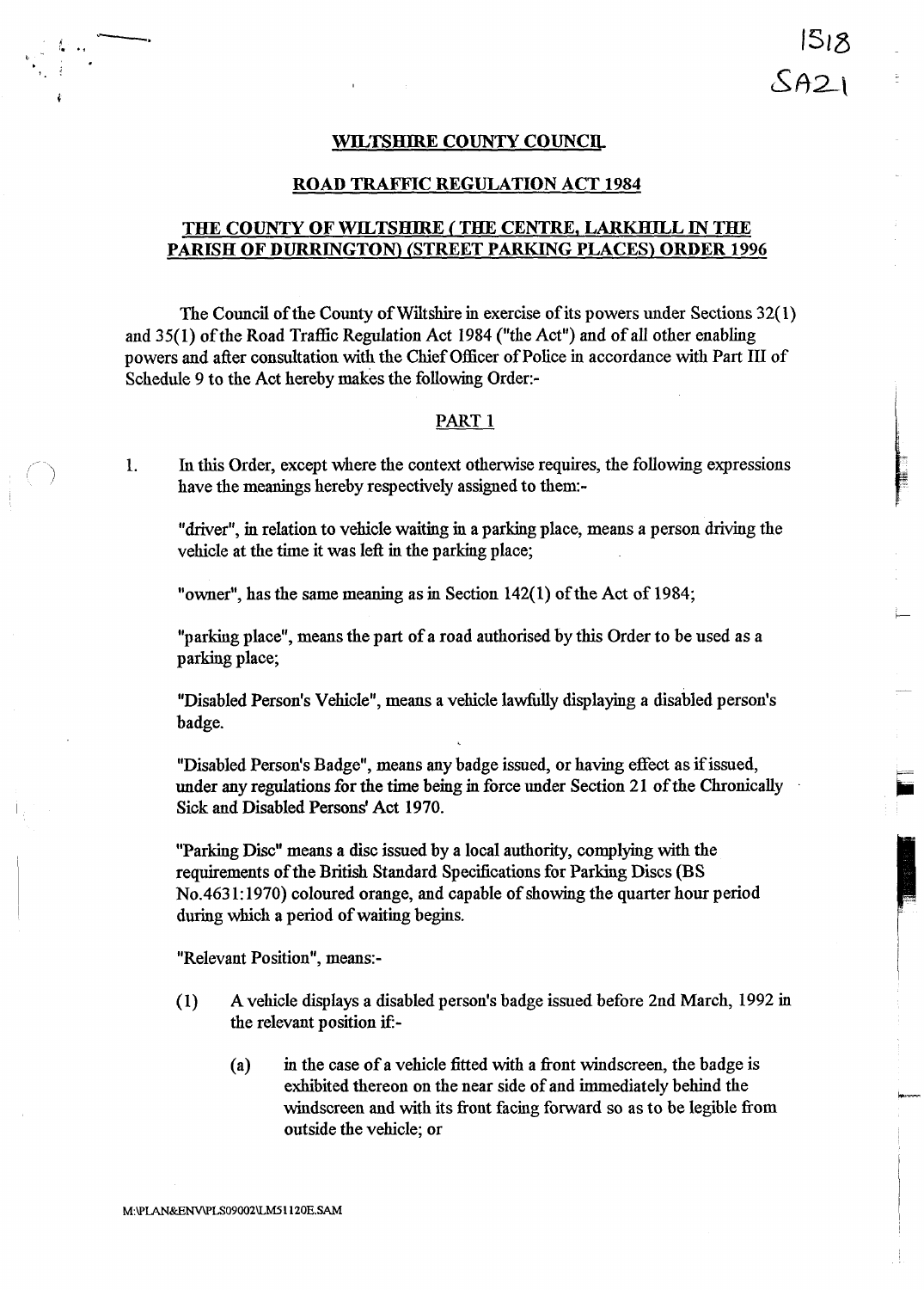- (b) in the case of <sup>a</sup> vehicle not fitted with a front windscreen, the badge is exhibited in a conspicuous position on the vehicle.
- (2) A vehicle displays <sup>a</sup> disabled person's badge issued on or after 2nd March, 1992 in the relevant position if-
	- (a) in the case of a vehicle fitted with a dashboard or facia panel, the badge is exhibited thereon so that Part <sup>1</sup> of the badge is legible from outside the vehicle: or
	- (b) in the case of a vehicle not fitted with a dashboard or facia panel, the badge is exhibited <sup>i</sup> a conspicuous position on the vehicle so that Part <sup>1</sup> of the badge is legible from outside the vehicle.
- (3) A vehicle displays <sup>a</sup> parking disc in the relevant position if-
	- (a) in the case of <sup>a</sup> vehicle fitted with a dashboard or facia panel, the disc is exhibited thereon so that the quarter-hour period during which the period of waiting began is legible from outside the vehicle; or
	- $(b)$  in the case of a vehicle not so fitted, the disc is exhibited in a conspicuous position on the vehicle so that the quarter-hour period during which the period of waiting began is legible from outside the vehicle.
- 2. This Order shall come into operation on the 25 March 1996 and may be cited as The County of Wiltshire (The Centre, Larkhill in the Parish of Durrington) (Street Parking Places) Order, 1996

#### PART II

## AUTHORISATION AND USE OF PARKING PLACE

- 3. (1) Each ofthe parts of <sup>a</sup> road specified in Column <sup>1</sup> ofthe Schedule to this Order is authorised to be used, subject to the following provisions of this Order, as a parking place for such classes of vehicle, in such positions and on such days and during such hours as are specified in relation to that part of the road in the said Schedule.
	- (2) Nothing in paragraph  $3(1)$  of this Article shall restrict the power of the Council, for preventing obstruction of the streets, by resolution on the occasion of any public procession, rejoicing or illumination, or where the streets are thronged or liable to be obstructed, to close any parking place.
	- $(3)$ Nothing in paragraph  $3(1)$  of this Article shall apply so as to prevent any person from causing any vehicle to wait in the parking place specified in that paragraph if the vehicle is being used:-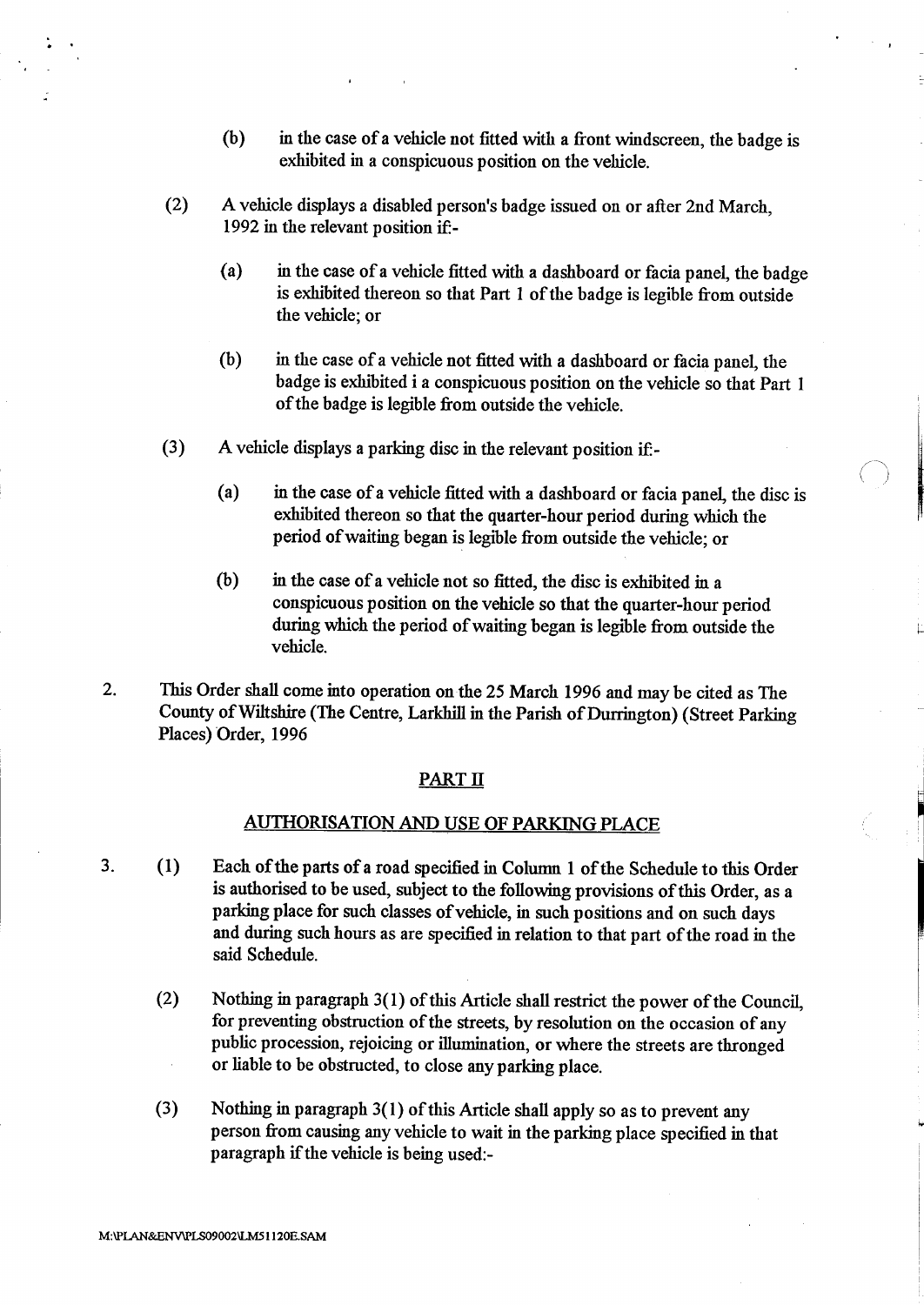- (a) in the service of the local authority in pursuance of statutory powers or duties:
- (b) in the service of the Police Authority, Fire Brigade or Ambulance Service in the case of emergency; or
- (c) in connection with any building operation, or demolition, the removal of any obstruction to traffic, the maintenance, improvement or reconstruction of the road so referred to or the laying, erection, alteration or repair in or near the said road of any sewer or of any main, pipe or apparatus for the supply of gas, water or electricity or of any telegraphic line as defined in the Telegraph Act 1878, if it cannot conveniently be used for such purpose in any other road.
- 4. (1) Subject to sub-paragraph (2) below, where in the Schedule to this Order <sup>a</sup> parking place is described as available for vehicles of a specified class the driver of a vehicle shall not permit it to wait in that parking place:-
	- $(a)$  unless it is of the specified class;
	- (b) in a position other than that specified.
	- (2) Notwithstanding sub-paragraph (1) above it shall not be unlawful for a commercial vehicle having a maximum gross weight in excess of 3.5 tonnes to park in a parking place for so long as it may be necessary to enable goods to be loaded onto or unloaded from the vehicle.

 $\overline{\Box}$ 

- 5. (1) The driver of a vehicle shall not permit it to wait in a parking place for longer than the maximum period permitted for waiting specified in the Schedule to this Order in relation to that parking place.
	- (2) When a vehicle has left <sup>a</sup> parking place after waiting thereon the driver thereof shall not within two hours after its leaving, permit it to wait again upon that parking place.
- 6. The driver of a vehicle shall not park in a parking place:-
	- (a) so as unreasonably to prevent access to any premises adjoining the road, or the use of the road by other persons, or so as to be a nuisance;
	- (b) when for preventing obstruction ofthe parking place the Council shall, by resolution made on the occasion of any public procession, rejoicing or illumination or when the parking place is thronged, or liable to be obstructed, have closed that parking place and exhibited notice of such closing on or near the parking place.
- 7. The driver of <sup>a</sup> motor vehicle using the parking place shall stop the engine as soon as the vehicle is in position in the parking place, and shall not start the engine except when about to change the position of the vehicle i or to depart from the parking place.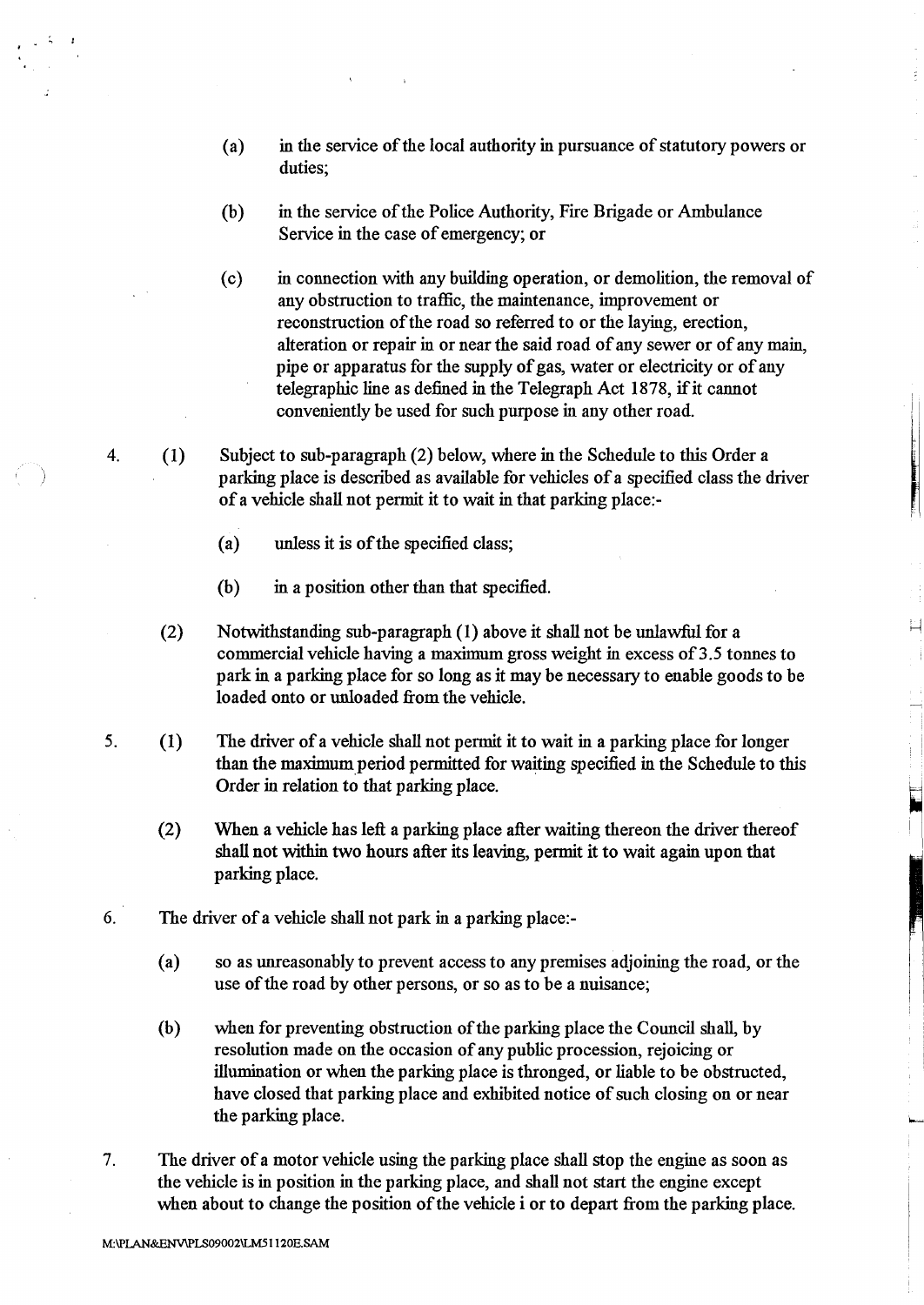- 8. No person shall use <sup>a</sup> vehicle, while it is in the parking place, in connection with the sale of any article to persons in or near the parking place or in connection with the selling or offering for hire of his skill or services.
- 9. A disabled driver's vehicle which displays in the relevant position <sup>a</sup> disabled person's badge shall be exempt from any limitation on time specified in Column 6 ofthe Schedule to this Order when left in a parking place.
- 10. Subject to the proviso hereto, when a vehicle is left in the parking place in contravention of any of the provisions contained in Articles 4, 5 and 6 of this Order a person authorised in that behalf by the Council may remove the vehicle or arrange for it to be removed from that parking place provided that when a vehicle is waiting in the parking place in contravention of the provision of Article  $4(1)(b)$  of this Order, a person authorised in that behalf by the Council may alter or cause to be altered the position ofthe vehicle in order that its position shall comply with that provision.
- 11. Any person removing a vehicle or altering its position by virtue of the last preceding Article of this Order may do so by towing or driving the vehicle or in such other manner as he may think necessary and may take such measures in relation to the vehicle as he may think necessary to enable him to remove it or alter its position as the case may be.
- 12. When <sup>a</sup> person authorised by the Council removes or makes arrangements for the removal of a vehicle from a parking place by virtue of Article 10 of this Order, he shall make such arrangements as may be reasonably necessary for the safe custody of the vehicle.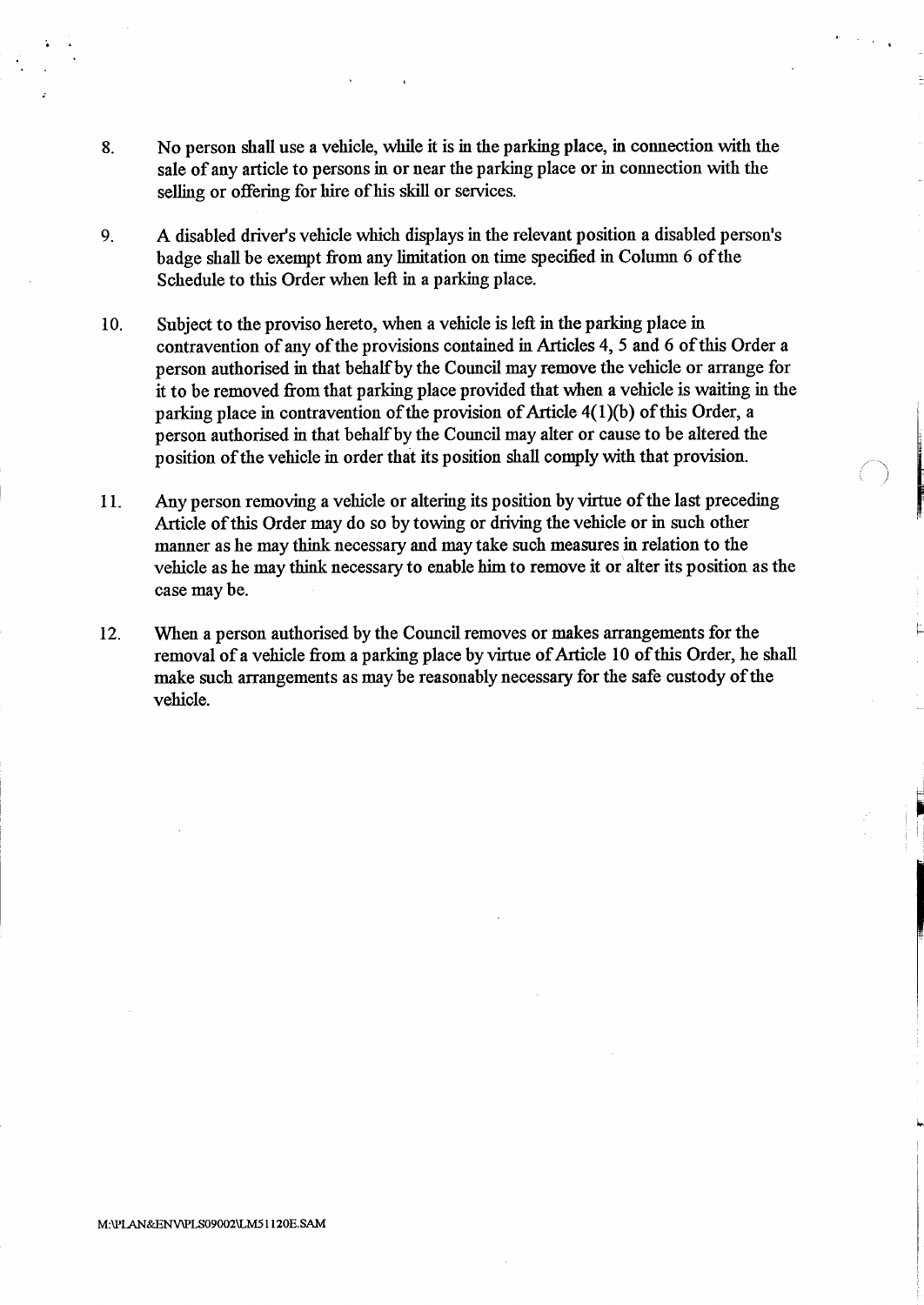# SCHEDULE

# Lengths or parts of road in Larkhill in the District of Salisbury

| 1.<br>Parts of road authorised to be used as<br>street parking places                    | 2.<br>Position in which<br>vehicles may wait        | 3.<br><b>Classes of Vehicles</b>                                                     | 4.<br>Days of<br>operation of<br>Parking Places | 5.<br>Hours of<br>Operation of<br>parking Places may wait | 6.<br>Maximum period<br>for which vehicles                                          |
|------------------------------------------------------------------------------------------|-----------------------------------------------------|--------------------------------------------------------------------------------------|-------------------------------------------------|-----------------------------------------------------------|-------------------------------------------------------------------------------------|
| The Centre - South Side                                                                  |                                                     |                                                                                      |                                                 |                                                           |                                                                                     |
| From a point 21 metres to a point<br>28 metres east of the junction with The<br>Packway. | Wholly within the<br>limits of the parking<br>place | All classes except<br>commercial vehicles<br>over 3.5 tonnes<br>maximum gross weight | Every day.                                      | At all times.                                             | No restriction as to<br>time a vehicle may<br>wait in any of the<br>parking places. |
| From a point 30 metres to a point<br>33 metres east of the junction with The<br>Packway. | u                                                   | (except as provided in<br>Article $4(2)$ of the<br>Order)                            | $\mathbf{H}$                                    | $\mathbf{u}$                                              | $\mathbf{u}$                                                                        |
| From a point 35 metres to a point<br>44 metres east of the junction with The<br>Packway. | Ħ                                                   | w                                                                                    | $\mathbf{H}$                                    | 11                                                        | Ħ                                                                                   |
| From a point 46 metres to a point<br>61 metres east of the junction with The<br>Packway. | Ħ                                                   | Ħ                                                                                    | $\mathbf H$                                     | 11                                                        | $\pmb{\mathfrak{m}}$                                                                |
| From a point 63 metres to a point<br>83 metres east of the junction with The<br>Packway. | Ħ                                                   | 11                                                                                   | $\pmb{\mathsf{H}}$                              | $^{\dagger}$                                              | $\pmb{\mathsf{H}}$                                                                  |

 $T^{\ast}$ 

r af t

M:\PLAN&ENV\PLS09002\LM51120E.SAM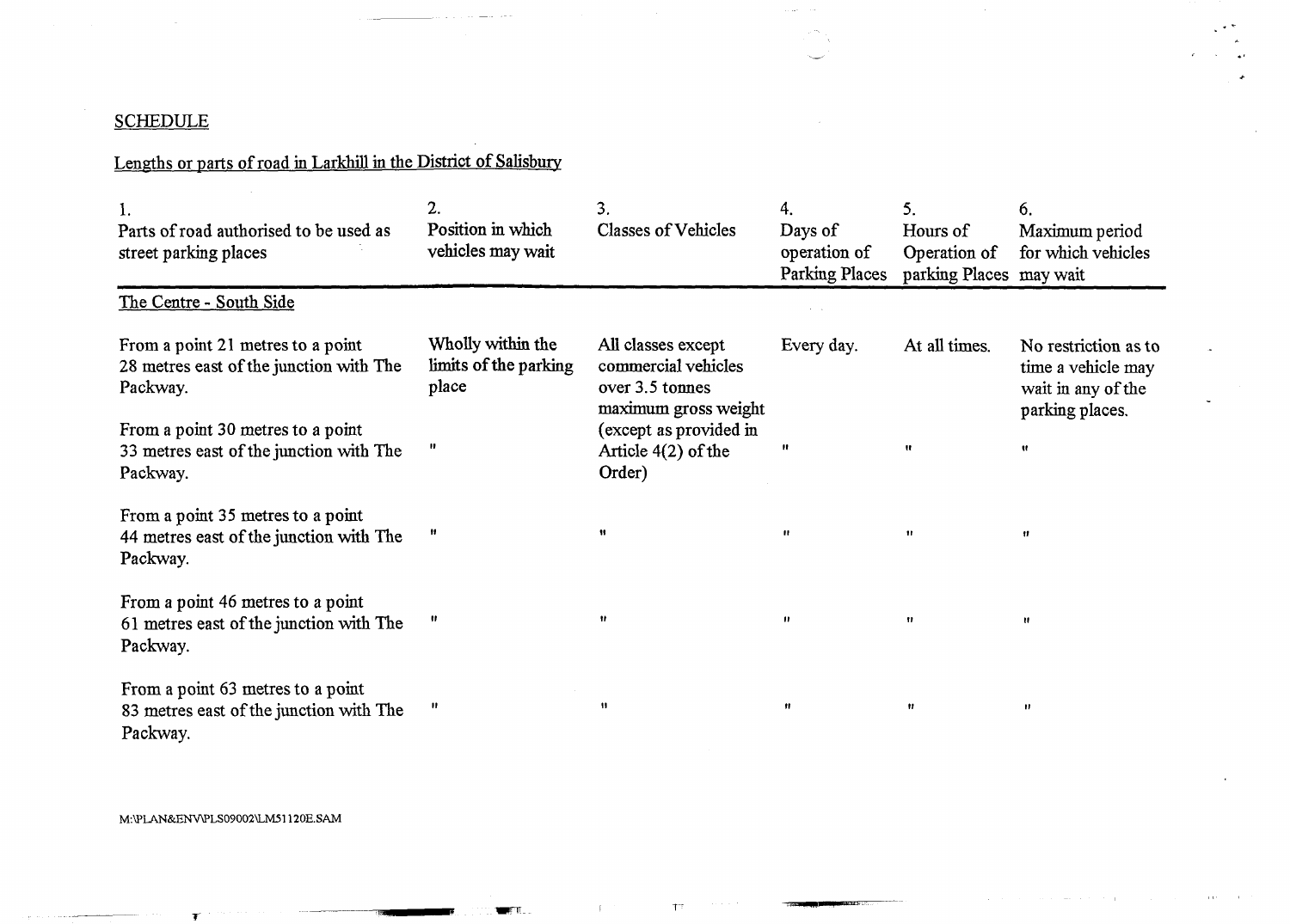| 1.<br>Parts of road authorised to be used as<br>street parking places                      | 2.<br>Position in which<br>vehicles may wait         | 3 <sub>1</sub><br><b>Classes of Vehicles</b>                                             | 4.<br>Days of<br>operation of<br>Parking Places | 5.<br>Hours of<br>Operation of<br>parking Places may wait | 6.<br>Maximum period<br>for which vehicles                                         |
|--------------------------------------------------------------------------------------------|------------------------------------------------------|------------------------------------------------------------------------------------------|-------------------------------------------------|-----------------------------------------------------------|------------------------------------------------------------------------------------|
| The Cenrte - South Side                                                                    |                                                      |                                                                                          |                                                 |                                                           |                                                                                    |
| From a point 85 metres to a point<br>89 metres east of the junction with The<br>Packway.   | Wholly within the<br>limits of the parking<br>place. | All classes except<br>commercial vehicles<br>over 3.5 maximum<br>gross weight (except as | Every Day                                       | At all times                                              | No restriction as to<br>time a vehicle may<br>wait in any of the<br>parking palces |
| From a point 91 metres to a point<br>94 metres east of the junction with The<br>Packway.   | Ħ                                                    | provided in Article 4(2)<br>of the Order)                                                | $\mathbf{H}$                                    | $\bullet\bullet$                                          | $\pmb{\mathsf{H}}$                                                                 |
| From a point 96 metres to a point<br>105 metres east of the junction with The<br>Packway.  | $\mathbf{H}$                                         | Ħ                                                                                        | $\mathbf{H}$                                    | $\pmb{\Pi}$                                               | $\pmb{\Pi}$                                                                        |
| From a point 113 metres to a point<br>120 metres east of the junction with The<br>Packway. | Ħ                                                    | $\pmb{\mathsf{H}}$                                                                       | $\mathbf{H}$                                    | $\mathbf{H}$                                              | $\mathbf{H}$                                                                       |
| From a point 126 metres to a point<br>134 metres east of the junction with The<br>Packway. | "                                                    | $\mathbf{H}$                                                                             | $\mathbf{H}$                                    | $\bullet\bullet$                                          | $\mathbf{H}$                                                                       |

- re

#### M:\I'LAN&ENW'I.S09002\LM51120E.SAM